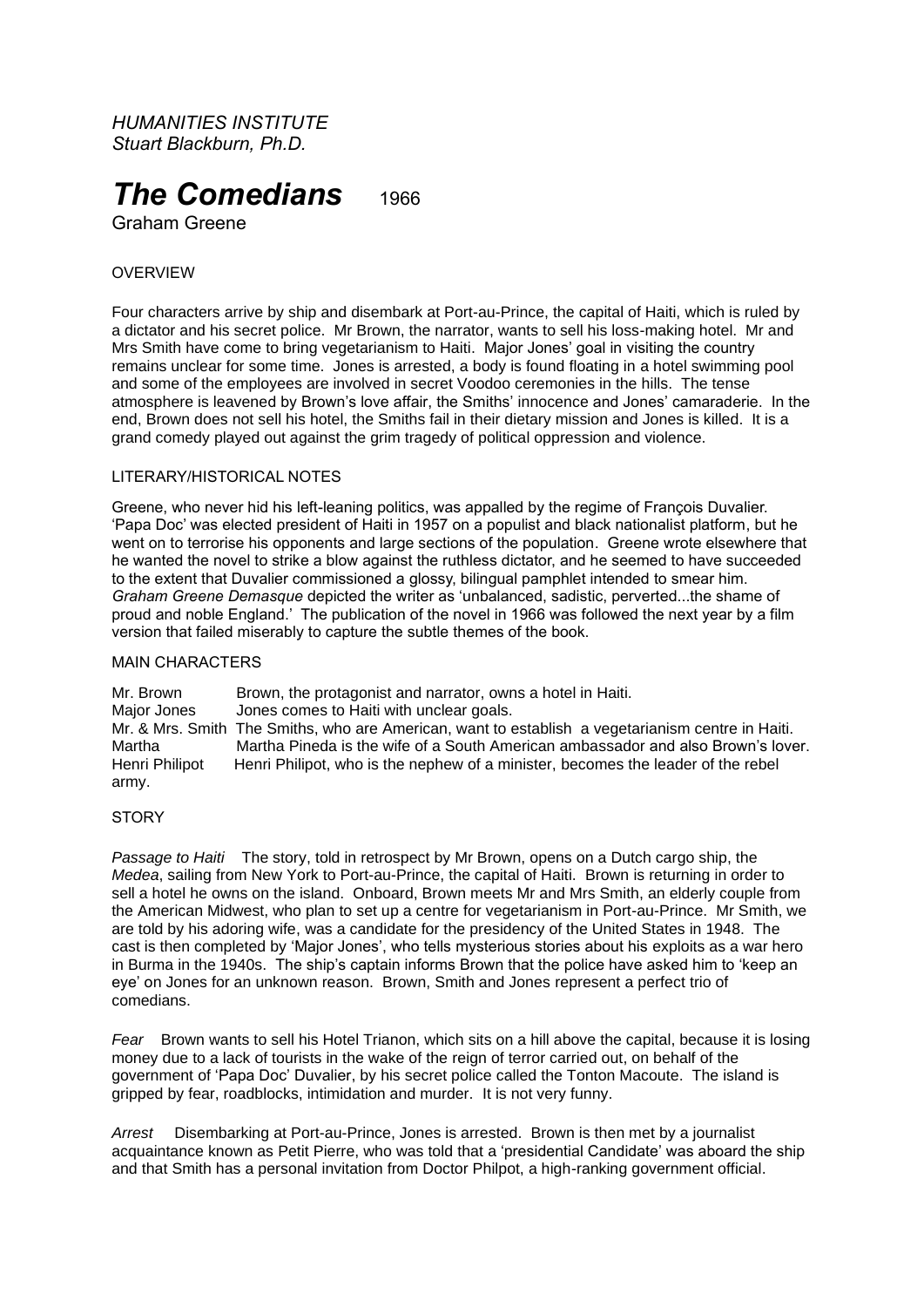*Martha* Brown is driven toward his hillside hotel, passing a statue where he used to meet his mistress, Martha Pineda, the wife of a South American ambassador. When he sees that she is parked there now, in her car, he assumes that she is meeting another lover and is jealous. Speaking to her, though, he realises that she is alone and appears to be nostalgically reliving their relationship.

*Hotel Trianon* Arriving at the hotel, Brown finds chaos. His bartender, Joseph, has been maimed by the Tonton Macoute. The lights are out, there are no guests and objects are missing. Joseph shows Brown the body of Doctor Philpot, floating dead in the swimming pool. Philipot had fallen out of favour with Papa Doc and fled to the hotel, where the Tonton Macoute hunted him down. Then he dressed in a suit and slit his wrists and throat. Afraid that a corpse would not be good for business, Brown enlists the help of an old friend, Doctor Magiot, to get rid of the corpse. Meanwhile, Mr and Mrs Smith arrive and are shown to their room.

*Backstory* Brown then tells us his backstory. He was born in Monte Carlo to an unwed mother, who 'might have been French' and claimed a fancy title of Comtesse de Lascot-Villiers. She left him while he was at a Catholic boarding school, from which he was subsequently expelled for his unholy pranks. He made his way to London, worked as a waiter and took up various other jobs before serving in the British Foreign Office in the war. Out of the blue, he received a postcard from his mother, whom he had not seen since 1934, inviting him to visit her at the Hotel Trianon. Once there, he discovered that she owned the hotel. When his mother died, he inherited the business, made it a success and began his affair with Martha. Soon after, though, the Tonton Macoute began to intimidate foreign-owned businesses and he fled to New York

*Detention* In the present, the day after they reach Haiti, Brown and Smith go to the government to ask about the disappearance of Jones. After days of obfuscation, delay and deception, they finally learn that Jones is in police detention because he had the letter of introduction to Doctor Philipot, who killed himself in the swimming pool. Together, the three Englishmen prepare another letter, this time addressed to an officer in the Tonton Macoute.

*Funeral* Philipot's funeral is held in secret, although his widow bravely attempts to attend, and Mrs Smith also stand up to the Tonton Macoute by demanding access. During the ceremony, four mysterious men arrive and steal the coffin.

*Vegetables and guns* Smith and Brown go back to the minister to complain about the incident at the funeral, but Smith is bought off by the offer of land to build his vegetarianism centre (after several dollars have exchanged hands). Philipot's nephew Henri wants to take revenge on the Tonton Macoute and asks Brown about purchasing guns. Brown sends him off to find Jones, who was last seen in a brothel in the city.

*Voodoo* Brown witnesses a secret Voodoo ceremony in the hills, where Joseph, his bartender, is possessed by a god and strikes an effigy of Papa Doc. Henri Philipot is also present and helps with the ceremony.

*Threat* After a police station is attacked, the secret police interrogate Brown, suspecting him of being a communist ally of Jones. The police threaten to beat, and possibly kill, him, but Mrs Smith orders them to leave the hotel.

*Departure* After that confrontation with the police and their failure to acquire land, the Smiths decide to drop their dietary mission and leave Haiti. After they depart, Jones attempts to convince Brown to become his partner in a big business deal he is negotiating. Brown is reluctant, though, because he doesn't trust Jones, who refuses to reveal any details.

*Embassy refuge* Late one night, Jones turns up at the hotel and tells Brown that he, too, is leaving because his deal collapsed. Together, they decide to seek refuge on the *Medea*, the same ship that brought them to Haiti. They are arranging terms with the ship's captain when the police show up. Brown sneaks away and takes Jones with him to a South American embassy, where Mr Pineda (husband of Martha, Brown's erstwhile lover) is ambassador.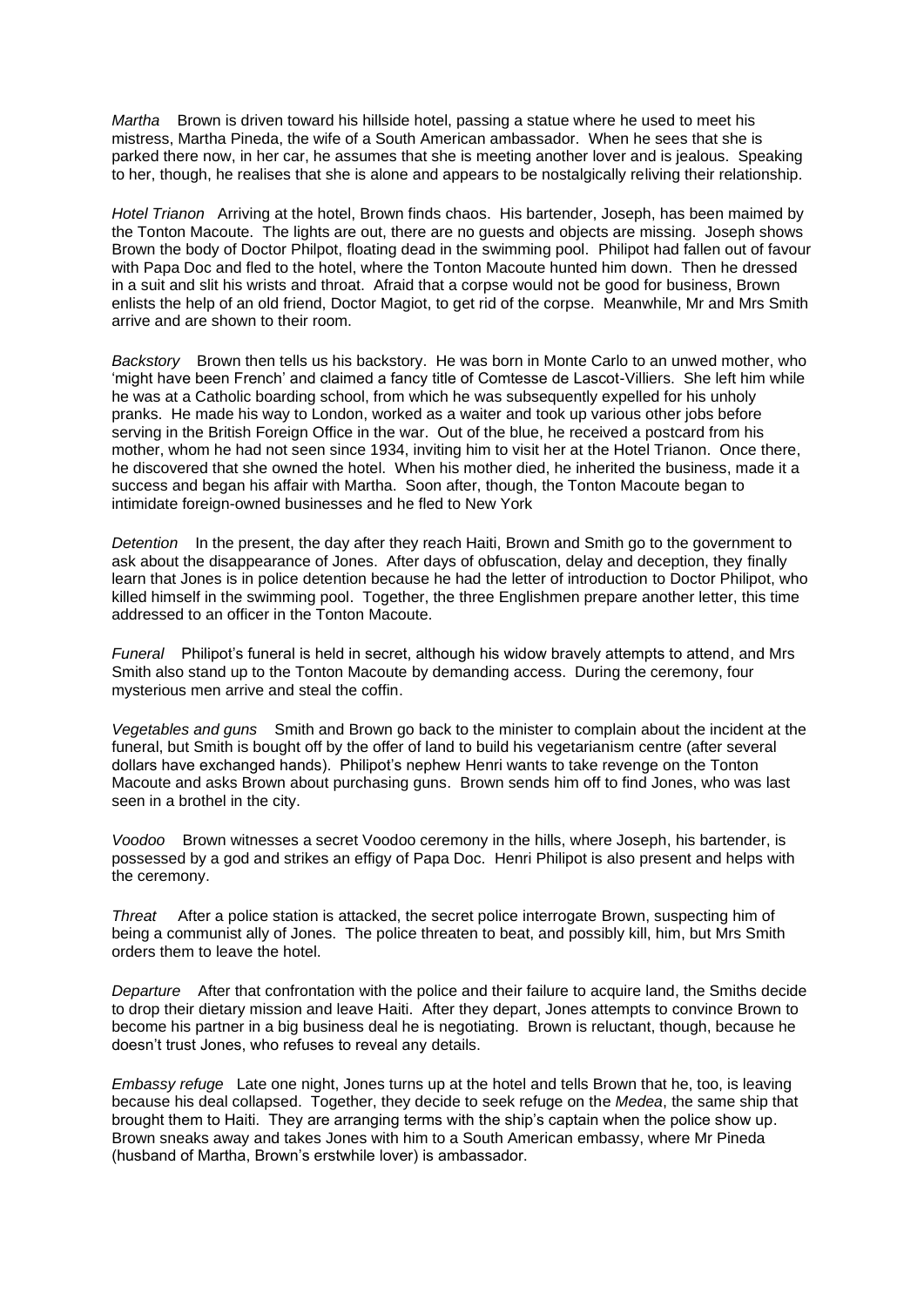*Flight* Jones becomes a close friend of Mr Pineda and Martha, triggering a jealous rage in Brown. When the police discover that Pineda is offering refuge to Jones, they arrange for the ambassador to be recalled. Prior to Pineda's dismissal, Brown flees with Jones to the hills, where they hope to find sanctuary with a rebel group led by Henri Philipot. Jones is welcomed because of his supposed military know-how from World War II, but he confesses that his army stories were fiction. It's too late to turn back, so he and Brown join the rebel army.

*Safety and death* Jones and Brown are led by the rebels through rough mountainous terrain on their way to meeting with Henri Philipot and Joseph. Unable to keep up the pace, they are left behind and are captured by the police. Philipot and Joseph suddenly appear and kill the police, allowing Brown and Jones to flee further into the mountains. Lost and confused, Brown stumbles across the border and into safety in the Dominican Republic, but Jones remains with the rebel army and is killed in a battle with government troops.

#### THEMES

*Comedy* The central theme of the novel, announced in its title, is the comic nature of our lives, especially our disguises, delusions and failed ambitions. All the main players—Brown, Smith and Jones—and some of the minor ones, as well, are comedians and are repeatedly identified as such. For example, Brown's mother, who assumes a spurious royal title, is recognised by him as an 'accomplished comedian.' Brown also wonders if he and Jones, who he suspects of being a fraud, are 'comedians.' The South American ambassador replies to this by saying, 'We're all comedians. We mustn't complain too much about being comedians – it's an honourable profession. If only we could be good ones, the world might gain at least a sense of style. We have failed – that's all. We are bad comedians.' Brown, the son of a bogus Comtesse, played many roles before the story begins: he impersonated an art dealer and sold fake paintings. Smith is also playing a role as the 'Presidential Candidate', the term by which he is invariably identified. Of course, this being comedy, he is a failed candidate. He and his wife are now campaigning to make Haiti vegetarian because they believe that the aggression in the world, and on that island, is caused by excessive acidity. Jones, for his part, assumes a dubious identity as a 'Major' with battle-hardened experience in Burma; but it turns out that he was only an entertainer for the troops. Martha, Brown's lover, is the only important character who is not a comedian. She declares that the others talk 'rubbish' and 'pretend' all the time, while she has no time for that because she must look after her young child. In the next paragraph, however, Martha proves to be the 'best comedian of all' when she lies to her son in order to allow her to make love with Brown. Comedy is a combination of pretence (everyone pretends to be something he is not) and failure (the Smiths' vegetarian mission, Jones' mysterious deal with the government and Brown's attempt to sell his hotel). All this comedy is thrown into sharp relief by the very real tragedy that is on the main stage as Papa Doc's secret police murder and maim his opponents. This is made explicit in a scene when Brown and Martha are kissing, and Mrs Smith calls out that 'there's someone asleep in the pool.' Mr Smith suspects that it's just a beggar. But Brown, the narrator, says to the reader: 'Martha laughed and held me still and kissed me. I responded as well as I could, but the corpse in the pool seemed to turn our preoccupations into comedy. The corpse of Dr Philipot belonged to a more tragic theme; we were only a sub-plot affording a little light relief.'

*Commitment* While the light comedy is playing in the wings, centre state is occupied by a drama of state oppression and violence, in which occasional acts of individual resistance are celebrated. The novel depicts the brutality of Papa Doc's secret police in considerable detail, and we are left in no doubt about its evil nature. People are terrified into inertia. But now and then someone commits an act of bravery. One example is the dotty Mrs Smith talking down the Tonto Macoute leader who is about to beat up Brown. Mr Smith, the naïve and failed politician, also shows courage in confronting the government when he attempts to rescue Jones from prison. The Smiths may be credulous fanatics, but they are committed, not just vegetarianism, but to a sense of justice. Even the dissembling Jones has a firm political goal of helping the rebels fight against the government. Still others dedicate themselves to a religious faith, such as the priest who leads the funeral mass for Joseph and Jones. He spoke of the need to act upon and not to withdraw from the world's suffering: 'Even violence can be the expression of love, indifference never.' This message of commitment is endorsed by Brown (speaking for the novelist) on the final page of the novel, when he reads a statement written by Doctor Maigot, after the doctor is dead: 'Catholics and communists have committed great crimes, but at least they have not stood aside, like an established society, and been indifferent. I would rather have blood on my hands than water like Pilate.' The ultimate tragedy is that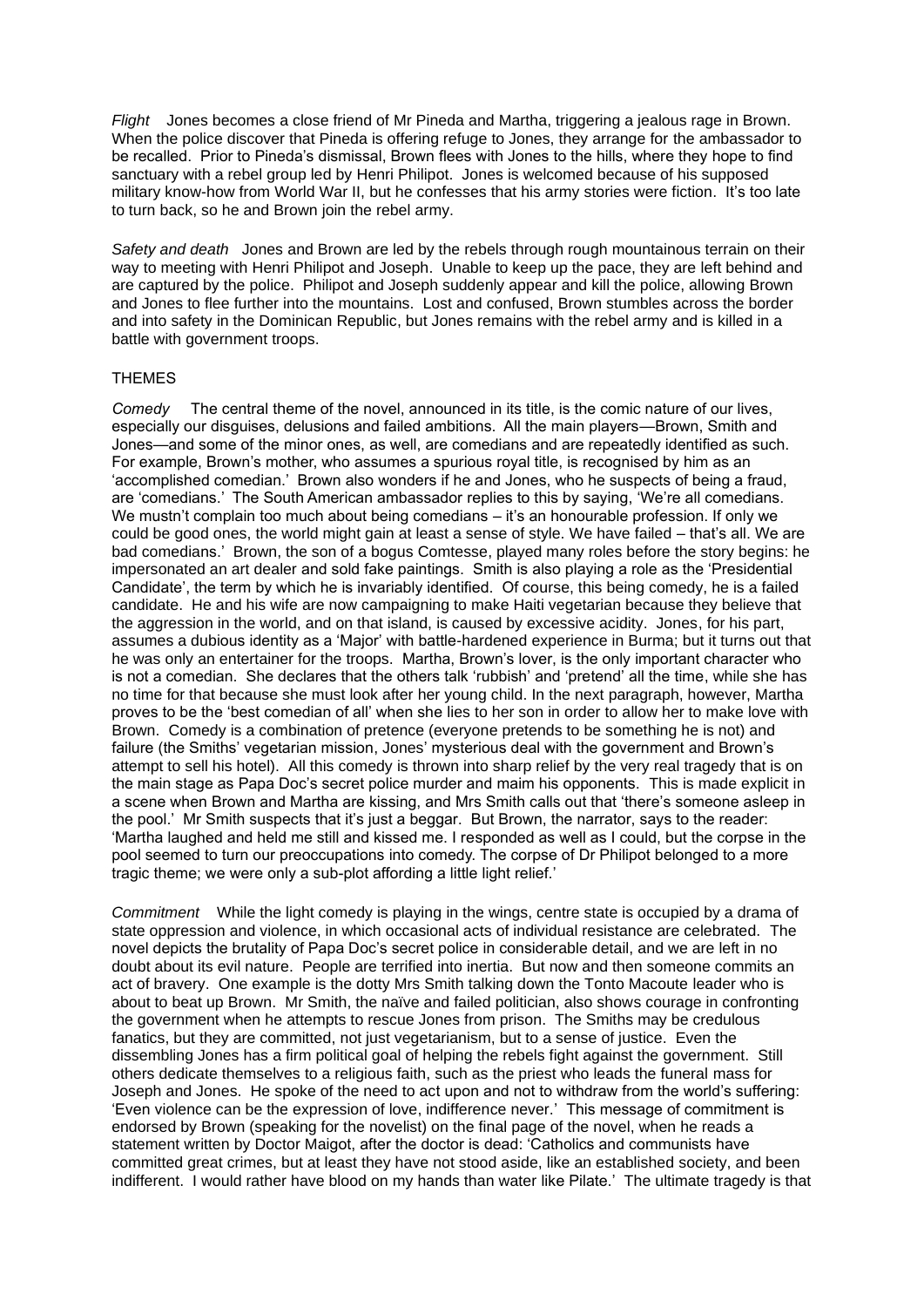Brown is not able to commit to anything. In the final paragraph, he says that he learned at school that 'the test of a belief was that you were ready to die for it.' Brown admits that he has no belief and wanders in a flatland of indifference.

#### CHARACTER ANALYSIS

*Mr Brown* Brown is a lapsed Catholic, who never knew his father and loses his mother during the story. Lost, without faith or family, he meanders through life, assuming different roles, some of them fraudulent. Although worldly and affable, he is also cynical and unhappy.

*Charlatan* Mr Brown began his life as a prankster and developed into a full-blown charlatan in his twenties. The best example of this side, or perhaps this fundamental level, of his character is his flogging of fake art prints to the unsuspecting public. He buys several genuine prints (by famous artists, such as Pollock and Rousseau), which he pastes on the side of a van-trailer, along with the price they were sold for at auction. Then he hires an art school student to whip up a batch of bogus prints and forge the names of unknown (and fictitious) artists. His pitch to the public was clever: 'These early prints of Pollock and Henri Rouseau later sold for millions. Now, you can buy similarly early work of soon-to-be-famous artists for a song and make a fortune when you sell them at auction.' Brown exonerates himself from any charge of wrongdoing. He paid his art student a good rate and was robbing no one. Once he sold a fake Picasso to a man who had Disney dwarfs all over his front garden. 'Did I harm him?' he asks rhetorically. 'He had a complete air of invulnerability. Though god only knows what aberration in his business or sexual life Dopey and the other dwarfs might have compensated.' Brown is the complete charlatan, convinced of his own innocence.

*Curious* One more admirable aspect of Brown's personality is his curiosity about local Haitian culture. This is illustrated in a memorable scene when he goes to witness a secret Voodoo ceremony. He only heard about it from Joseph, who asked him to take him there in his car. The ceremony is described in detail. Drums are beaten softly by a group of young girls dressed in white robes. A pole stands in the centre, with a whip hanging down, a reminder of slavery, and a photo of Papa Doc, the contemporary enemy. It went on for hours, until a 'priest' came out from a hut, swinging a trussed chicken like a censer. Next, Brown watches in horror as a series of bodies are placed in a fire as part of the initiation rite. It ended with a crazed Joseph dancing around brandishing a sharpened machete. Brown is shaken and has to retreat to his car, where he takes a drink from his emergency flask of whisky. Although Brown says that he has no desire to get involved with the local religion any more than he did with the Jesuits who schooled him, it is clear that he was fascinated by what he saw. This is perhaps the only time that Brown steps outside his cocoon of indifference and engages, even at a distance, with the local culture.

*Resigned* The dominant element of his character, though, is a resigned apathy to the people and the world around him. Even when he renews his love affair with Martha, he notes that 'everything was just as before. After ten minutes we had made love, and after half an hour we had begun to quarrel.' However, the most telling moment of his resignation comes on the final page. The Smiths have left Haiti, Jones has been killed and he has escaped across the mountains to the Dominican Republic. Now in safety, he recalls that Martha called him a 'prêtre manqué', or a 'failed priest.' He has, he says, 'left involvement behind, like a token in the collection plate. I felt myself not only incapable of love—many people feel that—but even of guilt.' He says that he will have no peaks or troughs in his life, only 'interminable flats.' He foresees this bland future and he feels impotent to change it. 'Once I might have taken a different direction,' he laments, 'but it was too late now.'

*Mr Smith* Mr Smith is invariably identified as the 'Presidential Candidate,' referring to his failed bid on the Vegetarian Party ticket in 1948. He is an idealist but prefers not to confront others. Earnest, committed and loving toward his wife, he also shows courage when necessary.

*Pacific* Mr Smith, the (failed) 'Presidential Candidate,' does not like confrontation. He withdraws from any criticism, of friends and foes alike, 'like a horse from water.' This peaceful orientation of his personality is illustrated in an early conversation with Brown, who has just made some sharp observations about their fellow passenger, the mysterious Major Jones. Mr Smith believes that vegetarianism is not 'just about diet…if we eliminated acidity from the human body, we would eliminate passion.' He doesn't mean love but rather the passions that underlie hate and violence. He goes on to make the connection between meat slaughter and human killing. This is Mr Smith's mission, to spread vegetarianism, remove acidity, temper the emotions and promote world peace.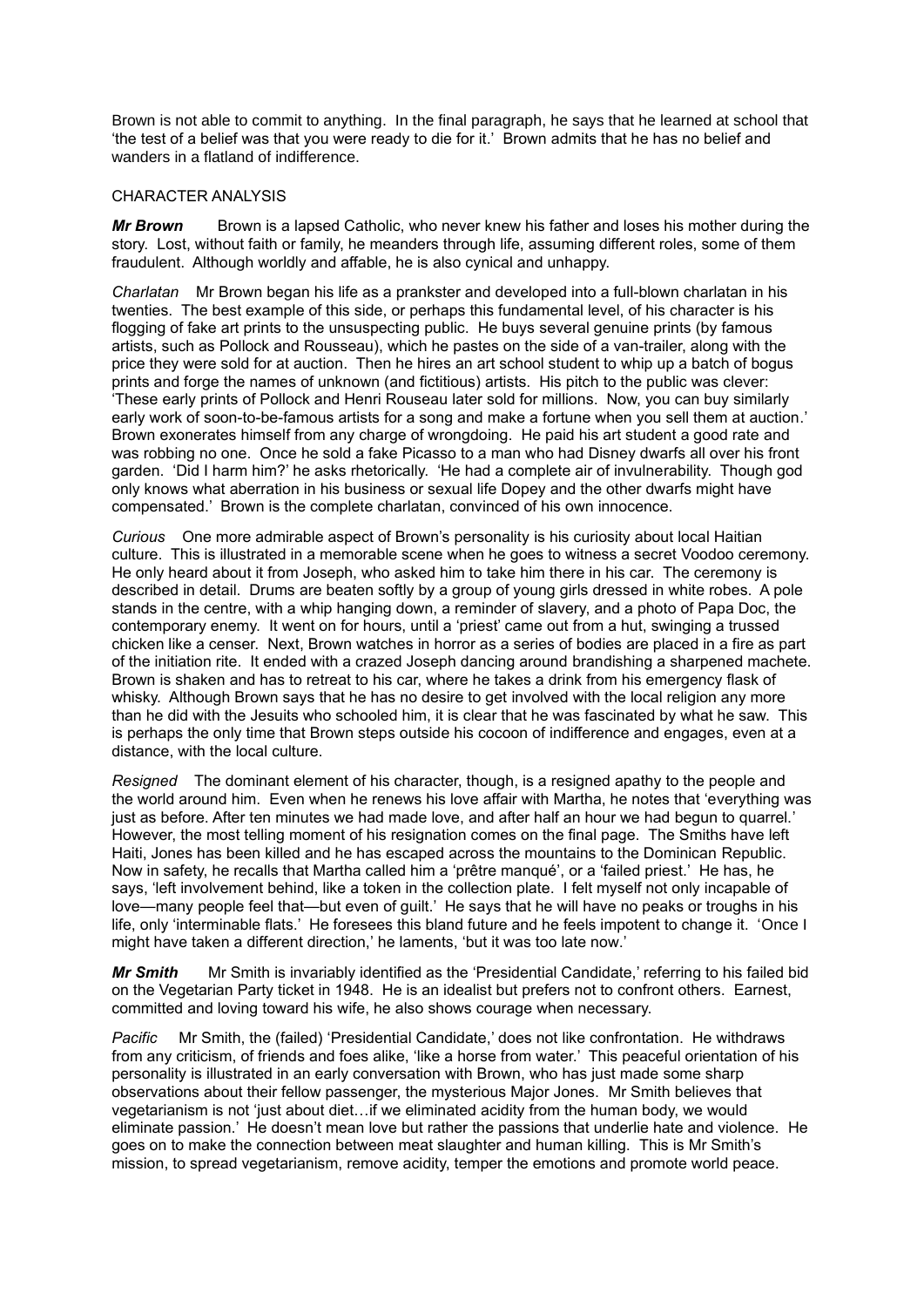*Courageous* Mr Smith's vegetarianism does not mean that he lacks backbone or determination; indeed, his intense commitment to his cause demonstrates courage. And he displays that unstinting determination in other ways, too. A good example is an audience he, along with Brown, gains with a minister of the government in order to discover the whereabouts of Major Jones. Mr Smith is a complete stranger in the country, speaks almost no French, yet he demands a personal interview the Secretary of State for Justice. Brown begins the questioning and draws a blank from the minister, who says that 'it is a matter for the Secretary of the Interior. I can't interfere in another department's affairs.' At that point, Smith 'pushed his way into the dialogue with a roughness that had not been seen before.' He leans over the desk and says, 'What is the charge?' The minister waffles, but Smith is dogged and forces the official to admit that Jones is in prison. Smith also discovers that it is a case of mistaken identity and arranges for Jones to be freed on bail by helping the prisoner to write a letter of introduction to a captain in the secret police. When Brown sees the name and exclaims, 'Oh! I wonder if we really ought to get involved,' Smith silences him with the statement that they already are involved. Once on the case, Smith proves courageous in seeing it through to the end.

*Major Jones* Jones is a mysterious figure, who turns out not to be who he says he is. He is secretive about his past, though he likes to brag about his battle experiences in Burma. He can be entertaining, almost 'charming,' and shows no ire toward anyone. In the end, he proves to be a brave man who sacrifices his life to save others.

*Cagey* Major Jones is a mystery from the first page to the last, when he dies in the mountains. He talks in an apparently frank manner, but always seems to be holding something back. We see this quality on display in an early scene on board the ship taking the 'comedians' to Haiti. He and Brown start a conversation after Jones has noticed Brown talking with the captain (about him, though he can't know that). Jones explains that he divides the world into the 'toffs' and the 'tarts', and that he is one of the latter. Tarts, he says, have no stake in the world, but 'we keep our ears open and our eyes skinned.' Brown invites him to play Poker, and Jones demurs, saying that he 'always gives away too much…I haven't got the knack of hiding what I feel.' Then, we see him play a very cagey game of gin rummy, observing in which hand his opponent holds his discards, the way he holds the other cards and the length of his hesitations. He himself presents a nervous, uncertain face, hoping to lull his opponent into a false sense of superiority. In other words, Jones is the exact opposite of what he says he is. He can hide the truth very well.

*Sham* One of the things he conceals from the other characters, until almost the end of the book, is his war record in Burma. From the first encounter on the boat, he falsifies his past, claiming that he fought in the famous Wingate Brigade that suffered badly against the Japanese. 'I had a special knack for being in the jungle,' he says to his fascinated audience. 'I had a reputation, you know, for smelling water like a native.' Later, he claims that he learned hand-to-hand combat in Burma, which he could use to defeat Papa Doc's army. 'Give me fifty well-trained men, and Papa Doc will be on a plane to Kingston [Jamaica]. I wasn't in Burma for nothing.' It turns out, however, that he never even reached Burma, only Imphal on the Indian side of the mountains, where he entertained the troops. Jones really was an actor, a comedian in the literal sense.

*Heroic* Jones the liar comes good in the end, however. His heroic death is described to Brown by Henri Philipot, who was with Jones when they were attacked by Papa Doc's army. Jones and Philipot were in charge of a rebel brigade when the soldiers hunted them down in the mountains. Philipot told Brown that 'Jones wasn't a good shot but he knew how to lead.' They were ambushed and Jones held off the soldiers, allowing Philipot and the others to reach the safety of the road. Having saved the others, Jones decide he would die there because his feet had 'given out' and he couldn't walk fast enough. All the man had grown to love him, and Philipot surmised that he wanted to die in Haiti because that's where his heart was. Jones was one of the committed. He believed in the rebel cause and died because of his belief.

**Mrs Smith** Mrs Smith is a soul-mate to her husband, supporting him in his political and dietary campaigns. She is immensely proud of her husband and is robust when it comes to standing up to others.

*Loyal* Throughout the novel, Mrs Smith is a loyal companion to her husband. A perfect illustration of her loyalty occurs in the opening scene aboard the boat, when the comedians begin to learn about each other. Mrs Smith introduces her husband as 'the Presidential Candidate.' Jerking her chin in his direction, she says, 'He was an idealist. And of course, stood no chance for that reason.' When the humble Mr Smith adds that he is a 'failed' candidate, Mrs Smith interjects with the comment that 'he is